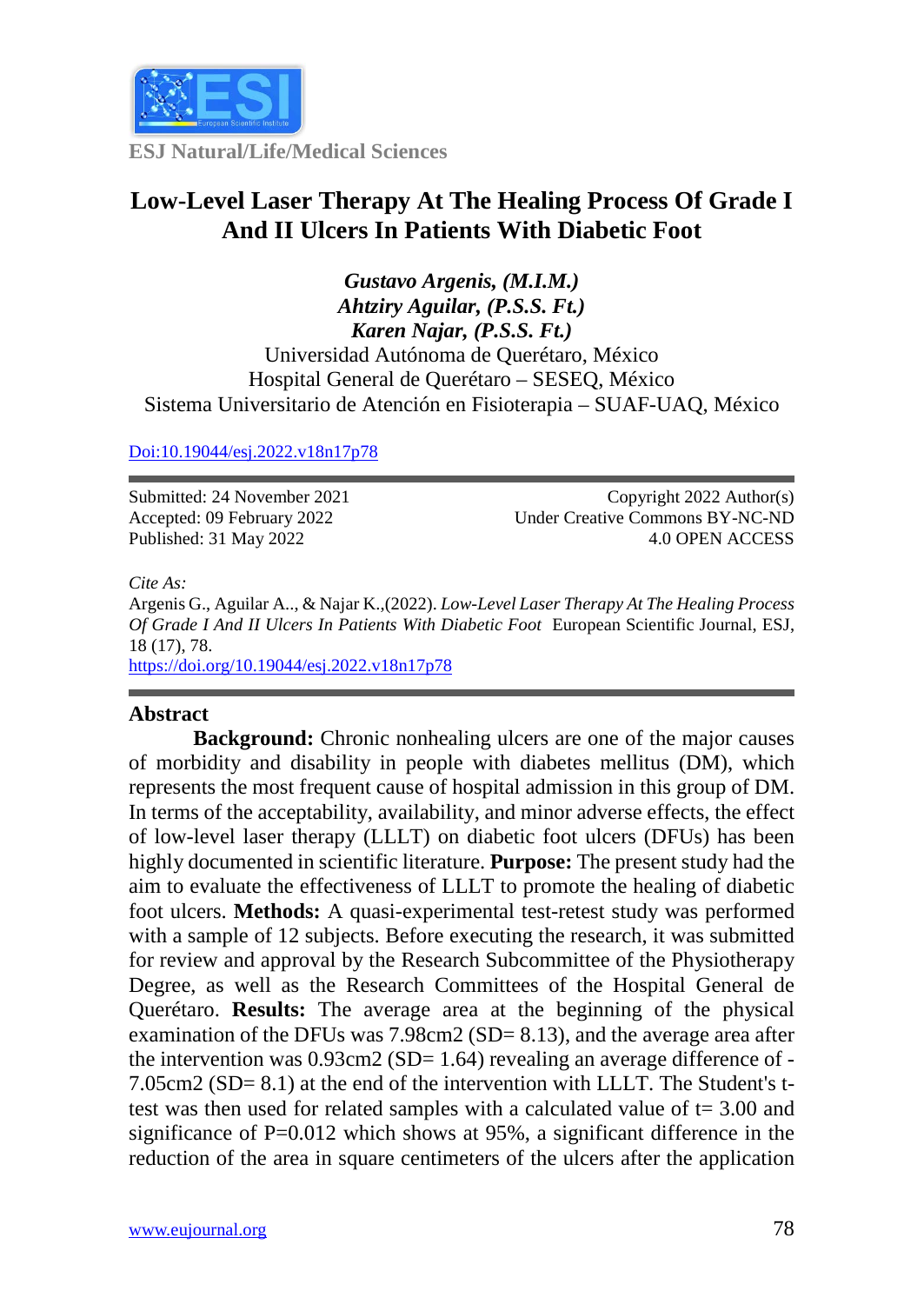of therapeutic low-intensity laser. **Conclusions:** The effects and efficiency of the LLLT were demonstrated, although further study with a numerically larger sample is suggested.

**Keywords:** low-level laser therapy, diabetic foot ulcer, healing process.

# **Introduction**

Worldwide between 15% to 25% of patients with DM develop diabetic foot. Within these, 1% to 4% develop diabetic foot ulcers, producing between 40% and 70% of lower limb amputations, with evidence of incidences of new episodes after an amputation (Cisneros et al., 2015).

According to International Diabetes Federation (2019), Mexico occupies the sixth position with diabetic people worldwide, with a figure of 13 million, where most of them have diabetic foot syndrome (DFS).

DFS is considered as the presence of ulceration, infection, and/or gangrene of the foot associated with diabetic neuropathy and different degrees of peripheral vascular disease, resulting from the complex interaction of different factors induced by sustained hyperglycemia (González et al., 2018).

As stated by Obeso et at., (2021), DFUs generally inflict a prolonged, recurrent hospital stay; causing in most cases the amputation of the limb. This causes a high economic and social cost and a decrease in the quality of life and lifespan of patients.

Texas wound classification system determines that a grade I ulcer is a superficial skin injury that does not involve tendons, capsules, or bone without or with infection and ischemia, and a grade II ulcer already compromises tendons or capsules without or with infection and ischemia (Pereira et al., 2018).

The management of the DFUs is a public health problem due to the frequency with which cases occur, and the burden that is generated on the health system and on the economy (ENSANUT, 2016). Conventional treatment of diabetic foot ulcers uses drugs, wound cleansing, surgical intervention, and hyperbaric oxygenation. However, these have the disadvantage of high costs and long attention spans (CENETEC, 2020).

Laser therapy is an efficient and low-cost therapeutic resource proven in the treatment of ulcers due to its ability to accelerate the repair process in different tissues through the use of low-power light sources. Its biomodular action on the tissues allows faster tissue recovery, added to an effective action to relieve pain, especially in the first fifteen days of treatment (Perea  $\&$ Navarro, 2019).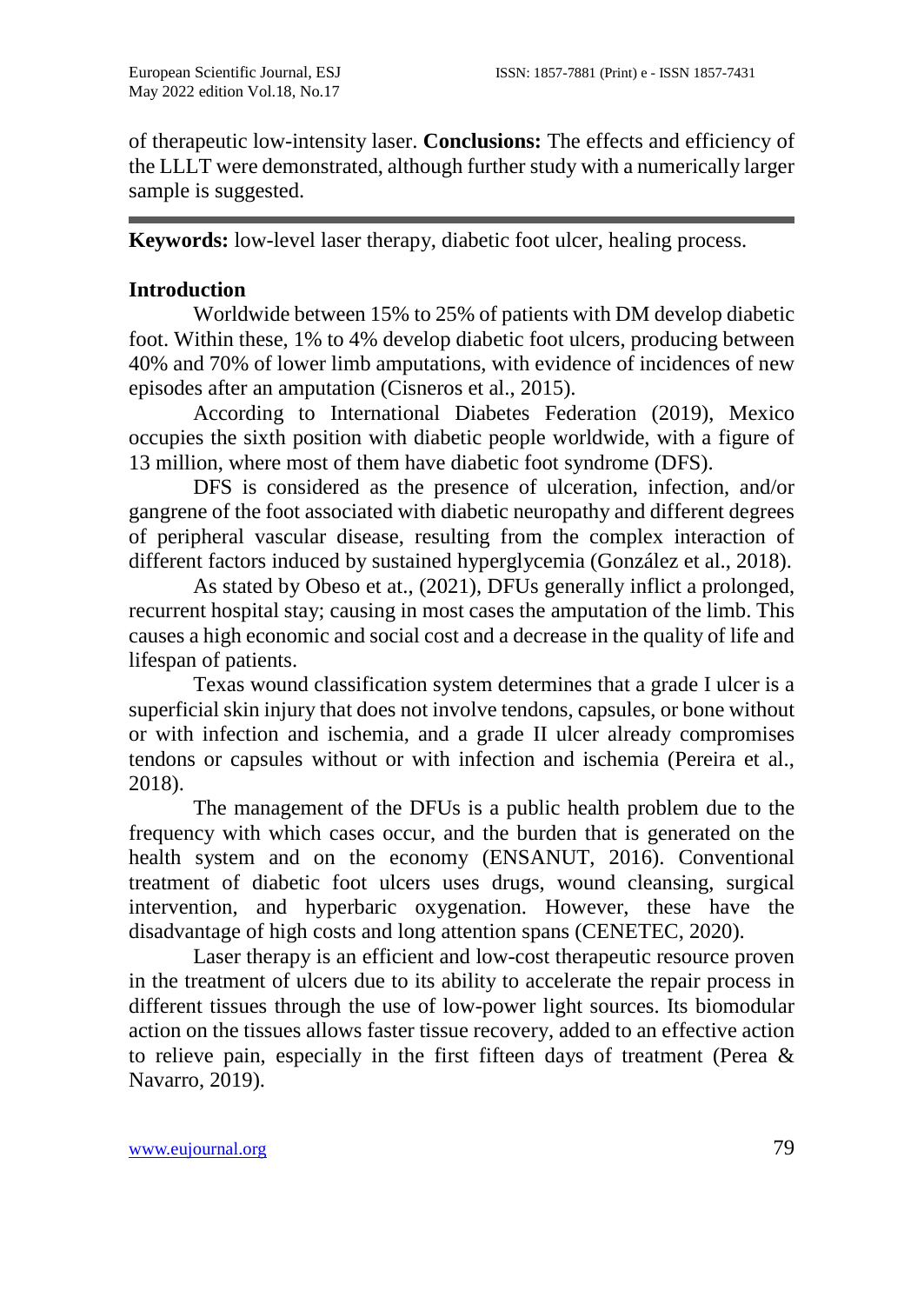The LLLT boosts the reduction of the inflammatory phase, promoting angiogenesis and the production of components of the extracellular matrix, as well as its organization. In addition to reducing the area of the lesion and accelerating the healing process, laser therapy has the advantage of being easily administered (Sandoval, 2014).

In a clinical trial carried out with 2 control groups, Mathur (2017) demonstrated a positive effect was obtained in the group treated with laser regarding the reduction of ulcers, improving significantly more than those patients who have not been treated with this therapy, which indicates that it is an effective modality to facilitate wound contraction in patients suffering from diabetes and can be used as an adjunct to the conventional mode of treatment (dressing and debridement) for diabetic wound healing.

Carvalho et al., (2016), in an experimental, randomized, controlled and prospective clinical trial; with a sample of 32 patients, proved that after 30 days it was possible to observe how the patients who had been treated with laser therapy had practically healed ulcers.

Gebala et al., (2016) found that laser increased cell proliferation and increased type I collagen content, cell migration, proliferation, and viability in fibroblasts, noting that a group treated with low-level therapy had a significant reduction in ulcer area compared to patients on conventional therapy alone.

De la Cruz et al., (2011) concluded in their study that "laser therapy as a biostimulator that promotes the hyperpolarization of the cell membrane, the acceleration of metabolic processes and the increase in the exchange of nutritional substances, which contributes to strengthening the action of immune cells".

The results in the study by Hernández et al., (2015) showed complete healing or reduction in the area of the ulcers in approximately 50% of their initial surface and in more than 50% of the patients.

The objective's study was to evaluate the effectiveness of LLLT aplication to promote healing of diabetic foot ulcers.

# **Methods**

## *Protocol and type of study*

A quasi-experimental study was performed with a sample of n=12 subjects in an age range between 30 and 60 years (SD=6.99). To carry out the research, it was submitted for review and approval by the Research Subcommittee of the Physiotherapy Degree, as well as to the Bioethics Committee of Universidad Autónoma de Querétaro; it was also submitted for review, presentation, and approval to the Research Committee of the Hospital General de Querétaro.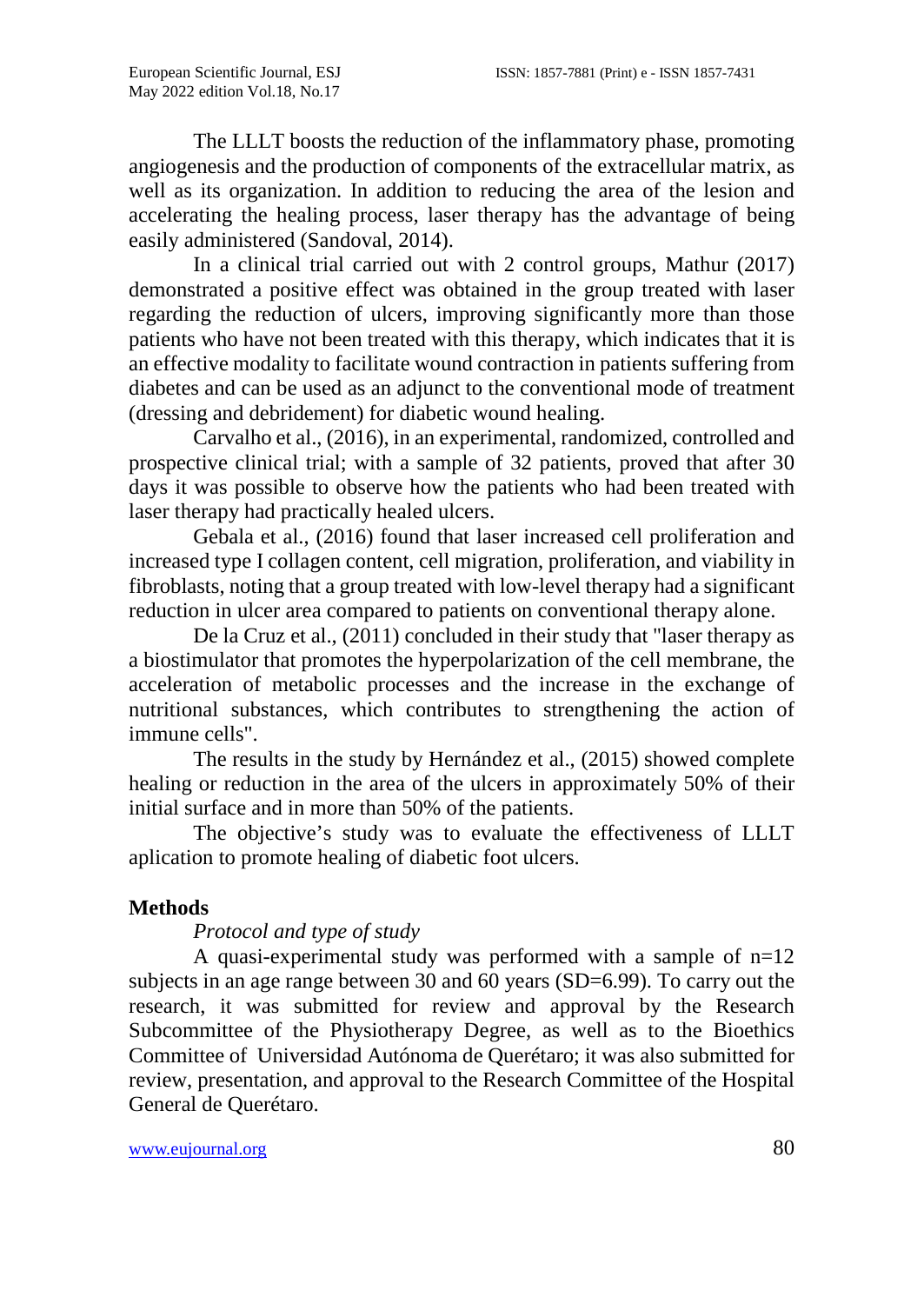#### *Criteria Selection*

The patients included in the study were selected meeting the inclusion criteria: patients who were in an age range of 30 to 60 years of age; subjects who presented grade (0 to II) ulcers according to the classification scale of the University of Texas and who did not present infection in the ulcerated area; and patients who agreed to sign the informed consent once they were informed in detail about the nature of the study.

#### *Induction to study participants*

During the induction to the research project, they were instructed and made clear that the end of the project intervention was the evolution of the ulcer until its closure, reduction, and/or that it presented favorable conditions to be treated conventionally or by means of partial-thickness skin grafts, as long as a minimum of 12 attendances were met for the methodological effect of the research project itself.

### *Measurements and scheduling*

Measurements were taken (length and width of the area) by means of a ruler graduated in centimeters of the international system of units (SI), emptying the data obtained to the app "Geometry" version 2.8.4 ARPAPLUS of the Android system that allowed the calculation of the area and perimeter of the lesion; this made possible to evaluate the evolution of the ulcer after the application of the initial and final treatment; photographic capture was made as well for the follow-up of the ulcer in each session.

The treatment program consisted of a total of 12 sessions, divided into 3 sessions per week, alternately, which took a total of 4 weeks per patient; in the other hand, for bioethical reasons and of passion for the subjects participating in the research, he dedicated himself to continuing with the application of the therapeutic laser until a total closure of the lesion was presented or a reduction greater than 50% of it was observed.

All subjects in the study group attended their scheduled sessions without absences, cancellations, setbacks, or appointment changes. It is worth mentioning that none of the subjects had secondary symptoms or adverse effects developed during or at the end of treatment; however, based on the elimination criteria, one subject was discharged due to poor glycemic control.

#### *Medical equipment, dosage, and application methodology*

The intervention was applied with medical-grade equipment that emits a low-intensity therapeutic laser with a power of 50mW and a diode applicator with a wavelength of 785nm. The dosage was 10 J/cm2, at a frequency of 3000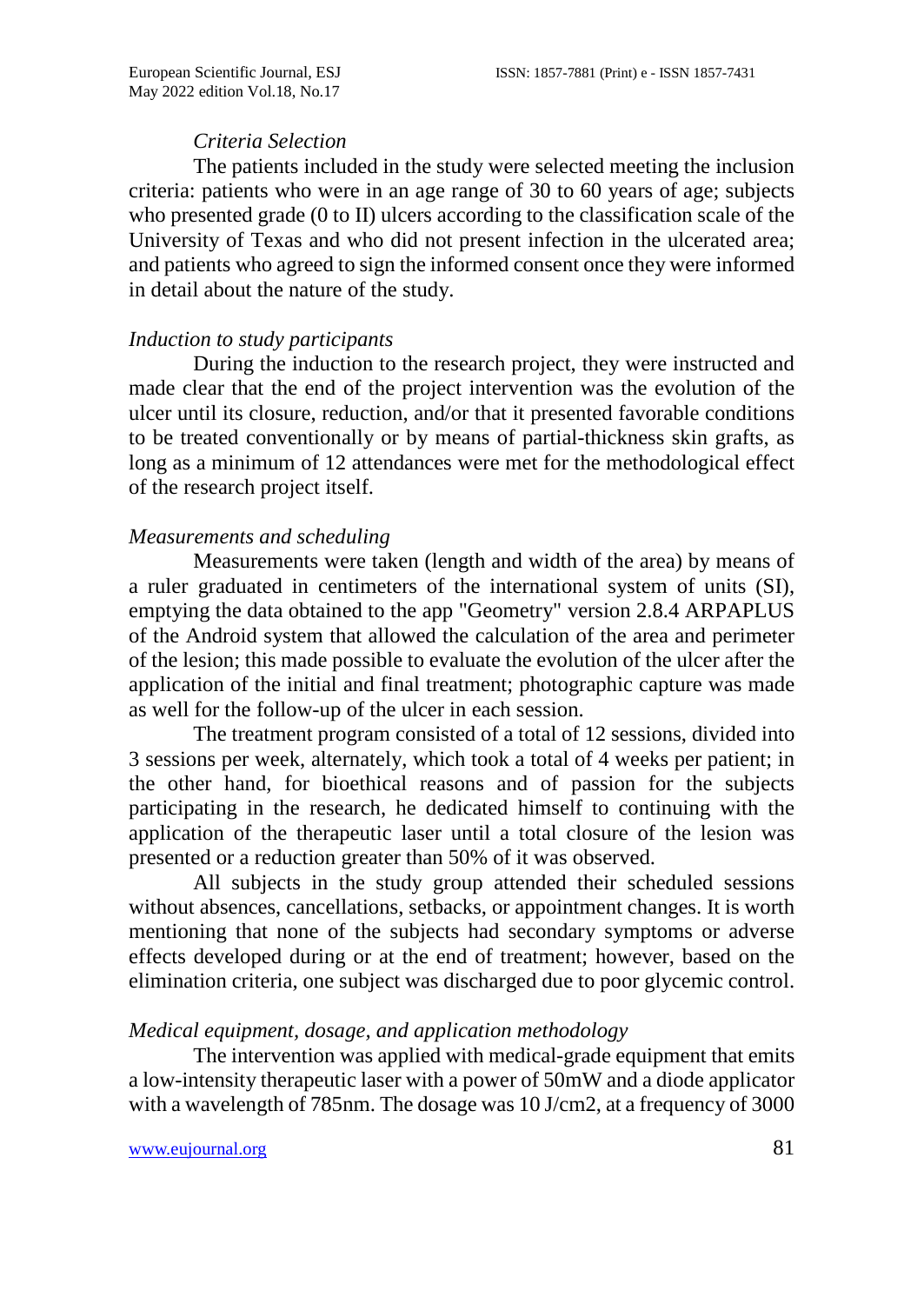Hz, applying it for 6 seconds per point, keeping the applicator 1cm away from the perimeter of the skin surrounding the outer edges of the ulcer.

## *Data analysis*

A test-retest, the Student's t-test, and Wilcoxon signed-rank test analysis were used to process the information and determine the results. The variables considered were the area (cm2) of the ulcers before and after the intervention, their perimeters (cm), as well as the grade and stage according to the "Texas Scale", also both before and after the LLLT intervention.

#### **Results**

As a result of the statistical analysis, it was observed that the average area at the beginning of the assessment was 7.98cm2 (SD= 8.13), and the average area after the intervention was 0.93cm2 (SD= 1.64), revealing an average difference of -7.05 cm2 (SD=  $8.1$ ) at the end of the intervention with laser therapy (Table No.1). The Student's t-test was subsequently used for related samples with a calculated value of  $t = 3.00$  and significance of P=0.012, which shows (CI=95%), a significant difference in the reduction of the area in square centimeters of the ulcers after the application of LLLT.

In the analysis of the measurements of the perimeter of the ulcers before and after, statistics were also performed, showing that the average perimeter at the time of the initial assessment was  $9.59$  cm (SD=  $6.17$ ), the final average perimeter was 2.52 cm (SD= 4.09), obtaining a final difference of  $-7.26$ cm of average reduction (SD= 6.29), as shown in Table No. 2. In the same way, the Student's t-test was used for samples related to a value of  $t=$ 3.99 and significance  $P = 0.002$ , which states that with a (CI=95%), there was a significant difference in the reduction of the perimeter of the ulcers after the application of laser therapy.

| <b>Measurements</b>                      | Area (cm2)<br><b>BEFORE</b> | Area (cm2) AFTER | Area differences<br>(cm2) |
|------------------------------------------|-----------------------------|------------------|---------------------------|
| Sample (n)                               |                             |                  |                           |
| Average $(\overline{X})$                 | 7.98                        | 0.93             | $-7.05$                   |
| <b>Standard</b><br><b>Deviation (SD)</b> | 8.13                        | 1.64             |                           |

| <b>Table No.1.</b> Statistical analysis of the before and after of the area of the ulcers. |  |
|--------------------------------------------------------------------------------------------|--|
|--------------------------------------------------------------------------------------------|--|

**Source:** self-made.

| <b>Measurements</b> | Perimeter (cm)<br><b>BEFORE</b> | Perimeter (cm)<br>A FTER | <b>Perimeter</b><br>differences (cm) |
|---------------------|---------------------------------|--------------------------|--------------------------------------|
| Sample (n)          |                                 |                          |                                      |
| Average $(X)$       | 9.59                            |                          | 7.26                                 |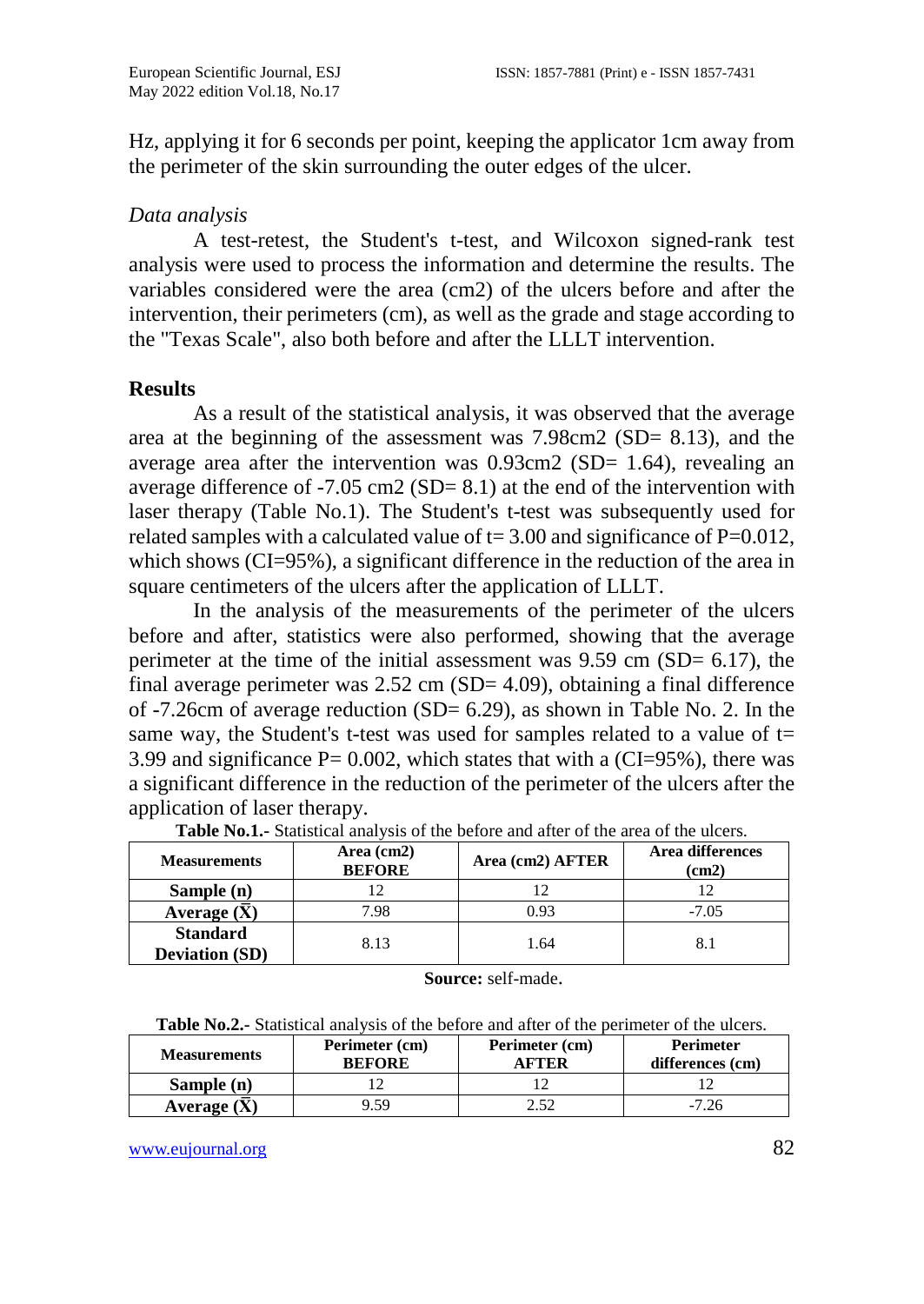| <b>Standard</b>       | -    | 4.09 | $\gamma$ C |
|-----------------------|------|------|------------|
| <b>Deviation (SD)</b> | ∪.⊥. |      | ◡.∠.       |
|                       |      |      |            |

**Source:** self-made.

On the other hand, according to the degree and stage of the "Texas Scale" of the ulcers before and after the intervention with therapeutic laser therapy, a non-parametric test was used, so an analysis was carried out for related samples through the Wilcoxon test, obtaining a degree of significance of (P=  $0.002$ ) with a (Z= -3.07), which clearly shows that there was a decrease in the degrees of ulcers after the intervention. Likewise, with the stage of the ulcers, a result was also obtained with the Wilcoxon test  $(P value =$ 0.016) with a  $(Z = -2.4)$ , which also indicates a significant decrease in the general stages of the ulcers at the end of the intervention with laser therapy compared to the initial evaluation. Based on a random selection of photographic evidence, some of them are shown below















Case 1 before LLLT Case 1 at seventh session



Case 3 before LLLT Case 3 at twelfth session



Case 11 before LLLT Case 11 at nineteenth session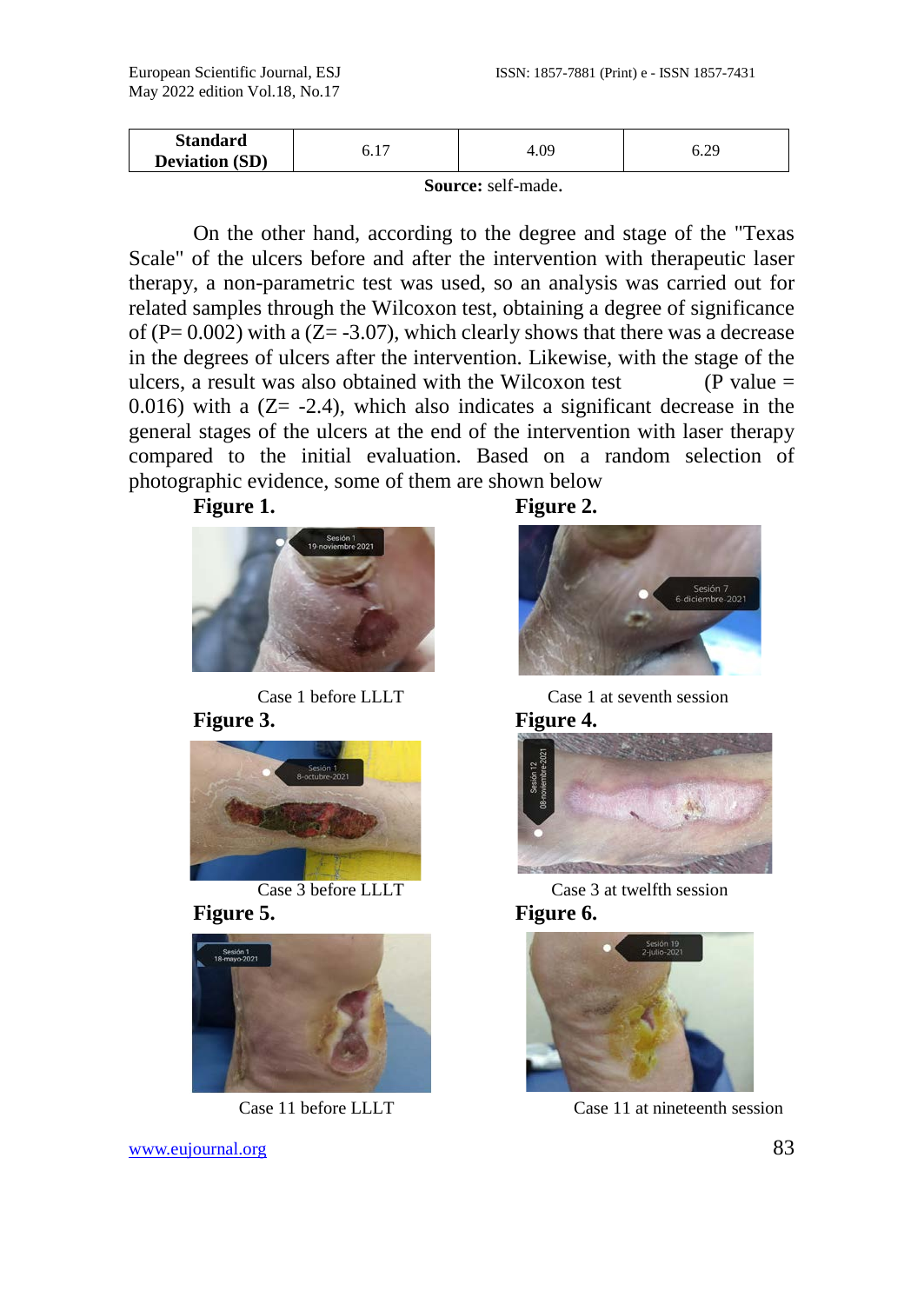





Case 9 before LLLT Case 9 at twenty-ninth session

#### **Discussion**

It is convenient to observe the statistical consistency with respect to the results obtained, which provides validity to the methodology used. Also, it is necessary to make it clear that a substantially larger sample would obviously be required to have more representative reliability.

The importance of this study is in the strength of the methodology, the care of the processes involved, as well as in the details related to the infrastructure, the technology used, the object of the study focused on the before and after based on measurements of the (SI), the parameters of the therapeutic laser, the determination of the dose, in the administrative, bioethical and regulatory aspects.

Although the subject matter of LLLT is very extensive in the scientific literature and in the main scientific search engines, recent systematic review and meta-analysis studies have shown that many of them lack methodological support. In this sense, fortunately, it was possible to identify the best available sources, and based on the results of the study, it can be established that there is a high affinity in terms of the effectiveness and benefits of therapeutic laser associated with the DFUs healing process.

The limitations of the project are mainly focused on the size of the sample, which was circumscribed according to the time it took to develop the research; this has an impact on the fact that other statistical tests could even be performed that can further reinforce the importance of the efficacy of the LLLT.

#### **Conclusions**

Regardless of the limitations in terms of sample proportion, the results are considered to confirm the importance and effectiveness of low-power laser therapy applied mainly to people suffering from diabetic foot ulcers.

As reflected in the scientific literature, it can be affirmed that LLLT has positive and certainly rapid effects on the repair process of DFUs in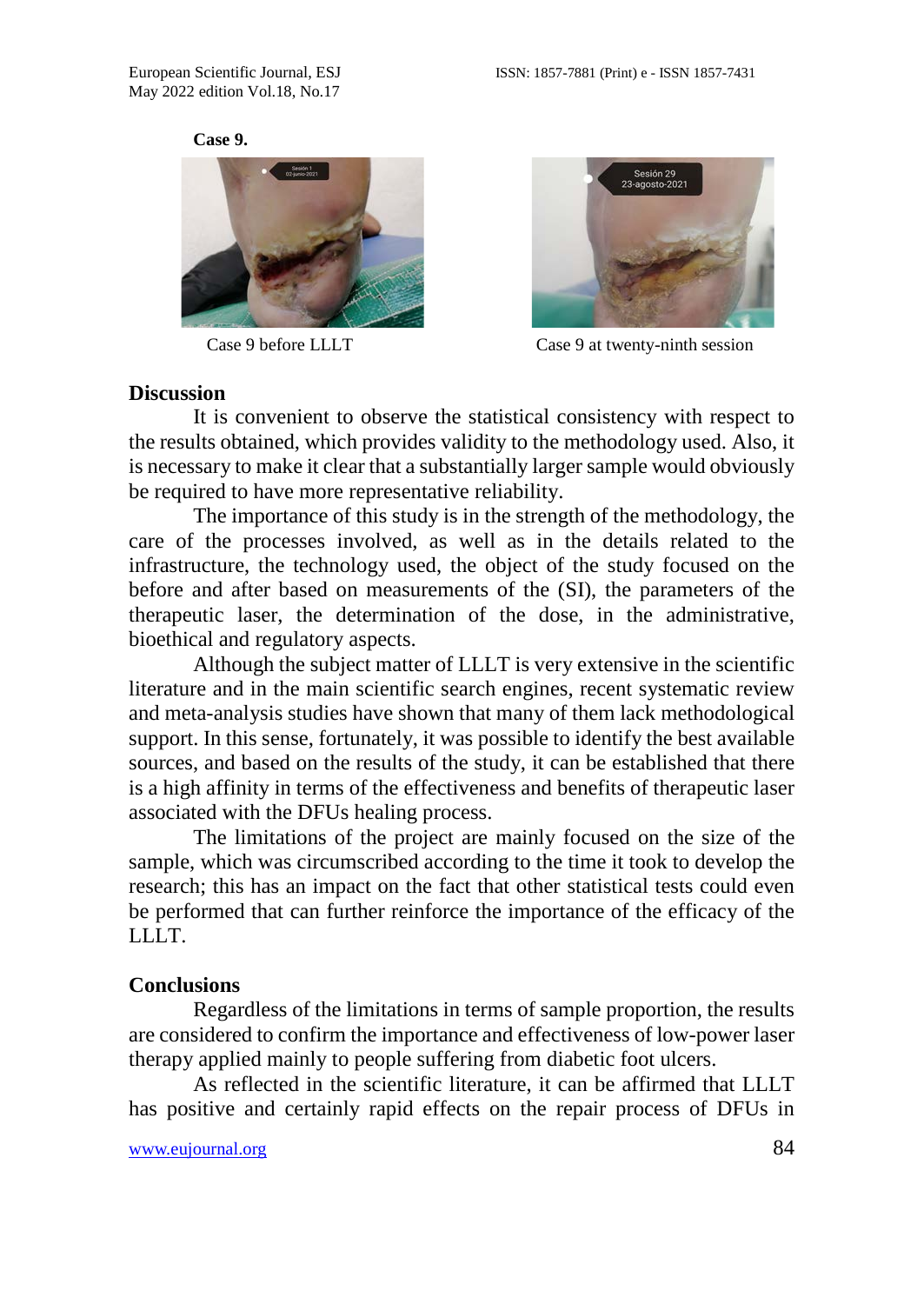comparison with the recommendations and conventional treatments in the management of such conditions.

It is important to highlight that the tissue repair process can surely be related to the healthy lifestyle of patients as well as to the specific care that DM entails (glycemia level), both with that of the DFUs in terms of repair processes as carried performed by professionals, with due procedure, local hygiene, antisepsis, postures and movements that promote correct peripheral circulation, ventilation, oxygenation, venous return, lymphatic drainage, and others.

It is also concluded that the Texas scale is a meaningful reference that allows for a verification margin in terms of a more objective measurement of DFUs. In the present study, significant degrees and stage reduction were observed in both parameters, and that contrasted with the area and perimeter reductions, it is established that it is a reference scale for the study and analysis of such kinds of ulcers.

This type of study has the nobility of motivating to carry out extensive interventions even to have more consistent results, but it also has the virtue to inspire to carry out more educational and awareness campaigns about the UFDs, which allows having an impact on the prevention of these health conditions.

Also, the advantage of this study results in the fact of the importance of having an explicit methodology, but mainly in the sense of the technologies or parameters used as well as the doses that prove to be effective in order to have greater reproducibility, which translates into the prevention of progression of ulcers and therefore, prevention of diabetic foot amputations.

Due to the alarming epidemiological representativeness that DM, DFS, and UFDs entail, this type of technology and intervention can easily justify its implementation in the health system that even allows the development of costbenefit research in terms of people's health, as well as in administrative and economics, both in the short and long term.

Evidently, the recommendation extends that the application must be carried out by a competent and qualified health professional, as well as making use of medical-grade equipment and/or technologies within pertinent regulations and procedures. Although laser therapy has few adverse effects in its correct application, there are serious precautions concerning its handling and use.

# **Acknowledgments**

To the Research Committee of the Hospital General de Querétaroand its staff, as well as the Dean of the degree in physiotherapy; to the Sistema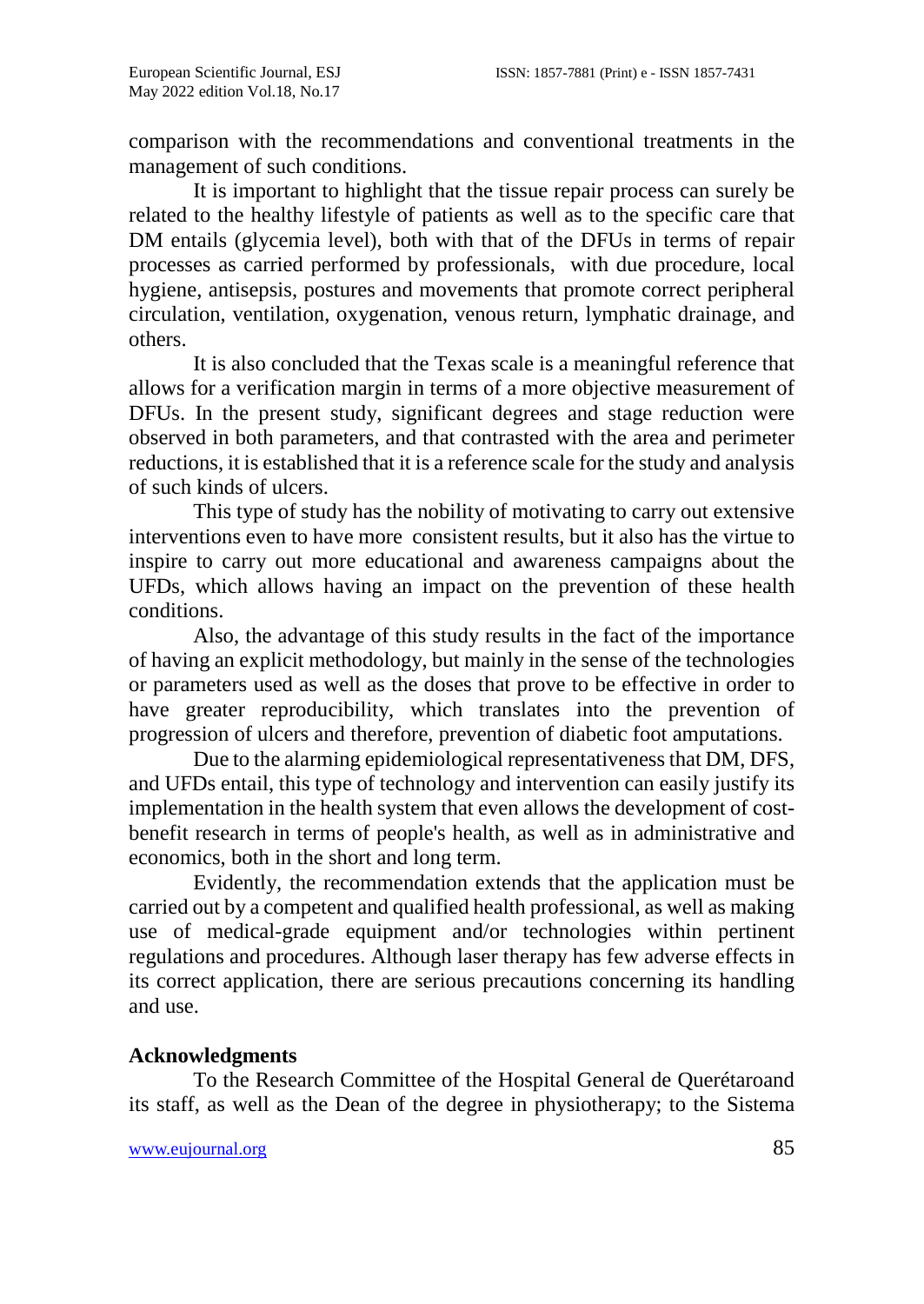Universitario de Atención en Fisioterapia and its staff. To the commitment and participation of the study participants. To all person involved and encorauged us in this project.

# **Human Studies**

The research protocol was submitted for review and approval before its aplication by the Research Subcommittee of the Physiotherapy Degree, as well as the Bioethics Committee of the Universidad Autónoma de Querétaro; it was also submitted for review, presentation and approval to the Research Committee of the Hospital General de Querétaro.

## **Conflicts of Interests**

None at all.

# **Author contributions**

Acordin to the standards of the International Committee of Medical Journal Editors (ICMJE):

G. A. design of the study, process monitoring, data analysis and interpretation, writing the manuscript, and final approval.

A. A. study proposal, literature review, design of the study, scientific presentation, study intervention, data collection, writing the manuscript.

K. N. study proposal, literature review, design of the study, study intervention, data collection, writing the manuscript.

## **References:**

- 1. American Diabetes Association (2018). 4. Lifestyle Management: Standards of Medical Care in Diabetes-2018. Diabetes care, 41(Suppl 1), S38–S50. https://doi.org/10.2337/dc18-S004
- 2. Albornoz, M., Maya, J., & Toledo, J. (2016). Electroterapia práctica. Avances en investigación clínica. In Elsevier.
- 3. Alves, A. C., Vieira, R., Leal-Junior, E., dos Santos, S., Ligeiro, A. P., Albertini, R., Junior, J., & de Carvalho, P. (2013). Effect of low-level laser therapy on the expression of inflammatory mediators and on neutrophils and macrophages in acute joint inflammation. Arthritis research & therapy, 15(5), R116. https://doi.org/10.1186/ar4296
- 4. Apelqvist, J., Bakker, K., van Houtum, W. H., Nabuurs-Franssen, M. H., & Schaper, N. C. (2000). International consensus and practical guidelines on the management and the prevention of the diabetic foot. International Working Group on the Diabetic Foot. Diabetes/metabolism research and reviews, 16 Suppl 1, S84–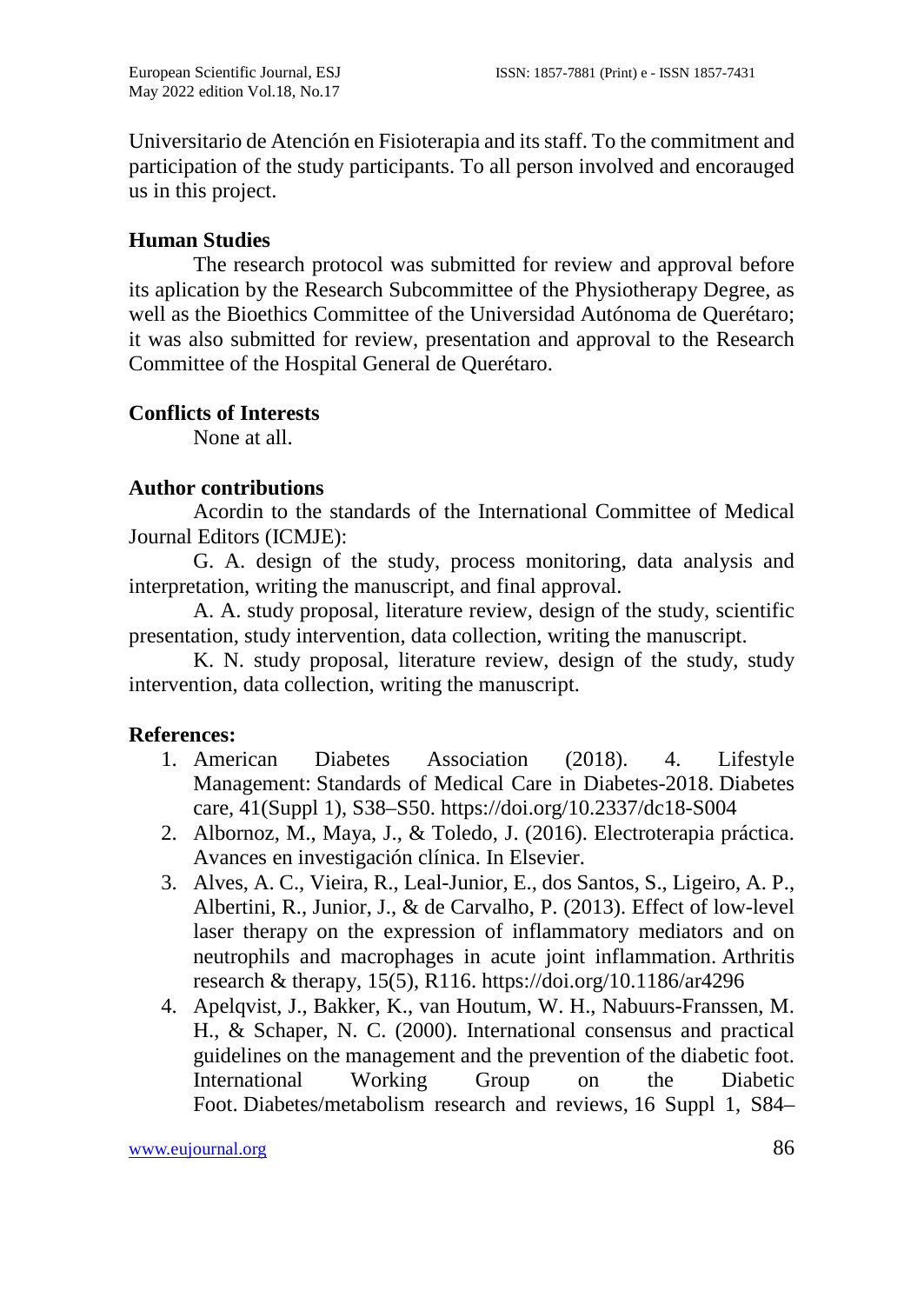S92. https://doi.org/10.1002/1520-7560(200009/10)16:1+<::aiddmrr113>3.0.co;2-s

- 5. Botas Velasco, M., Cervell Rodríguez, D., Rodríguez Montalbán, A. I., Vicente Jiménez, S., & Fernández de Valderrama Martínez, I. (2017). Actualización en el diagnóstico, tratamiento y prevención de la neuropatía diabética periférica. Angiología, 69(3), 174–181. https://doi.org/10.1016/j.angio.2016.06.005
- 6. Cameron MH. (2009). Agentes físicos en rehabilitación. De la investigación a la práctica. 3.ª ed. Barcelona: Elsevier. pp. 346-69.
- 7. Carvalho, AFM., Coelho, NPMF., Rebêlo, VCN., Castro, JG., Sousa, PRG., et al. (2016). Lowlevel laser therapy and Calendula officinalis in repairing diabetic foot ulcers. Revista da escola de enfermagem USP. Vol. 50, nº4, p. 628-634. DOI: [http://dx.doi.org/10.1590/S0080-](http://dx.doi.org/10.1590/S0080-623420160000500013) [623420160000500013.](http://dx.doi.org/10.1590/S0080-623420160000500013)
- 8. Castro-Sande, Noelia, Arantón-Areosa, Luis, & Rumbo-Prieto, JM. (2020). La terapia láser como tratamiento de elección en la onicomicosis del pie diabético. Revisión de alcance. Enfermería dermatológica,  $14(40)$ , e01–e10. https://doi.org/10.5281/zenodo.4032365
- 9. CENETEC. (2017). Diagnóstico y tratamiento de la neuropatía diabética en adultos. Guía de Práctica Clínica: Guía de Evidencias y Recomendaciones. Cenetec. Retrieved November 15 2021, from: [http://www.](http://www/)cenetec.

salud.gob.mx/contenidos/gpc/catalogoMaestroGPC.html.

- 10. Ceylan, Y., Hizmetli, S., & Siliğ, Y. (2004). The effects of infrared laser and medical treatments on pain and serotonin degradation products in patients with myofascial pain syndrome. A controlled trial.<br>Rheumatology International, 24(5), 260–263. Rheumatology International, 24(5), 260–263. <https://doi.org/10.1007/s00296-003-0348-6>
- 11. Cisneros, N., Ascencio, IJ., Libreros, VN., Rodríguez, H., Campos, Á., Dávila, J., Kumate, J., Borja, VH. (2016). Índice de amputaciones de extremidades inferiores en pacientes con diabetes. Rev Med Inst Mex Seg Soc; 54(4):472-9.
- 12. Couselo, I., & Rumbo, J.M.. (2018). Riesgo de pie diabético y déficit de autocuidados en pacientes con Diabetes Mellitus Tipo 2. Enfermería universitaria, 15(1), 17 29. https://dx.doi.org/10.22201/eneo.23958421e.2018.1.62902.
- 13. Del Pozo, J., & Vieira V. (2016). Láser y cicatrices. Revista de la sociedad española de heridas. Retrieved August 22 2020, from: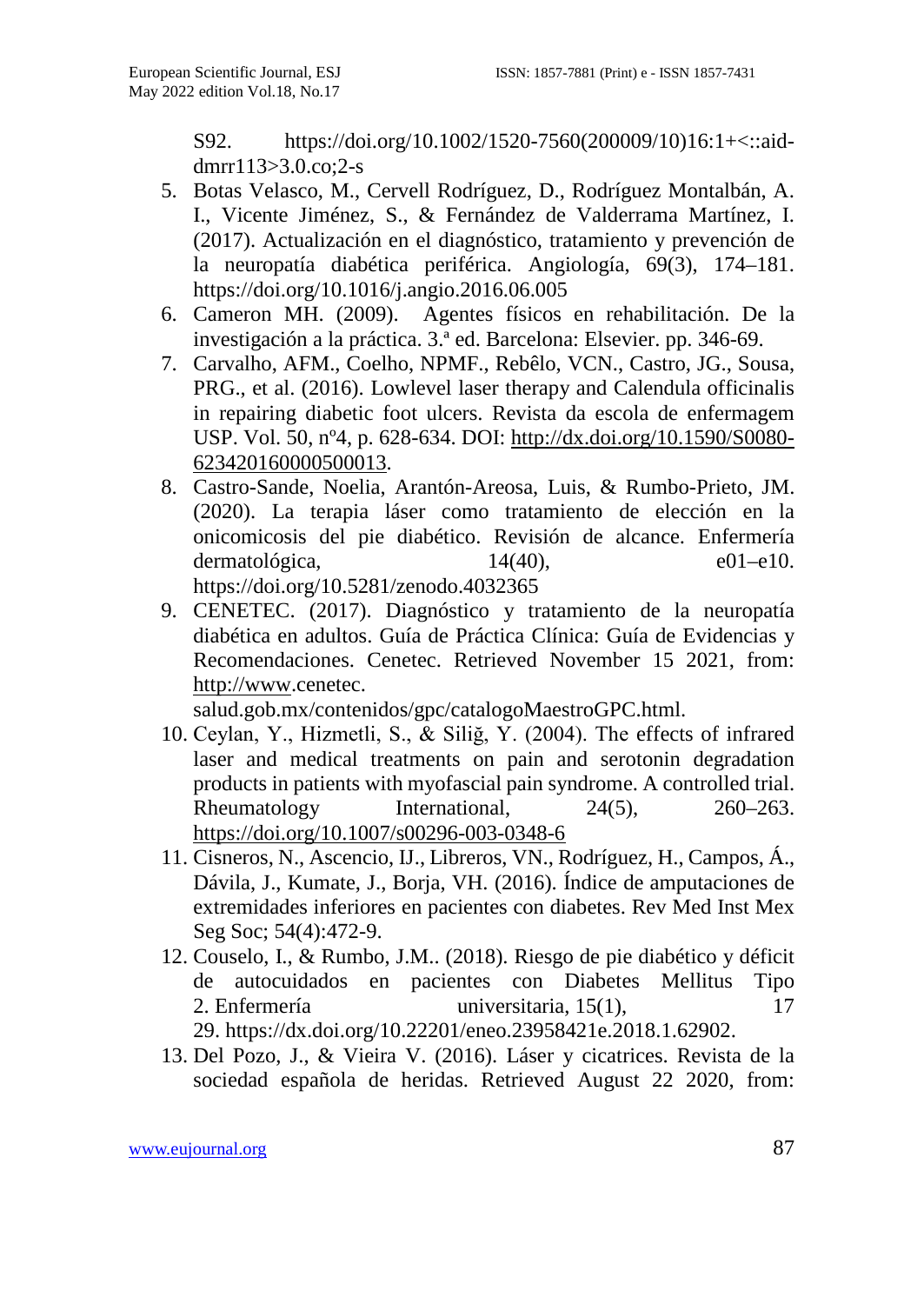https://heridasycicatrizacion.es/images/site/archivo/2016/Revista\_SE HER\_8\_SEPTIEMBRE\_2016\_12\_Septiembre.pdf

- 14. De la Cruz., Del Olmos, DQ., Quiñones, M., Zulueta, Á. (2011). Comportamiento de las úlceras venosas de los miembros inferiores tratadas con láser de baja potencia. Rev Cubana Angiol y Cir Vasc. Retrieved February 02 2021, from: [http://bvs.sld.cu/revistas/ang/vol13\\_1\\_12/ang03112.htm.](http://bvs.sld.cu/revistas/ang/vol13_1_12/ang03112.htm)
- 15. Gæde, P., Oellgaard, J., Carstensen, B., Rossing, P., Lund-Andersen, H., Parving, H., Pedersen, O. (2016). Years of life gained by multifactorial intervention in patients with type 2 diabetes mellitus and microalbuminuria: 21 years follow-up on the Steno-2 randomised trial. Diabetología DOI: 59:2298-2307.
- 16. Gebala-Prajsnar, K., Stanek, A., Pasek, J., Prajsnar, G., Berszakiewicz, A., Sieron, A., & Cholewka, A. (2016). Selected physical medicine interventions in the trearment of diabetic foot syndrome. Acta Angiologica. DOI: 10.5603/aa.2015.0024.
- 17. Greaves, N. S., Iqbal, S. A., Baguneid, M., & Bayat, A. (2013). The role of skin substitutes in the management of chronic cutaneous wounds. Wound repair and regeneration : official publication of the Wound Healing Society [and] the European Tissue Repair Society, 21(2), 194–210.<https://doi.org/10.1111/wrr.12029>
- 18. González, H., Berenguer, M., Mosquera, A., Quintana, M., Sarabia, R., & Verdú, J. (2018). Diabetic foot Classifications II. The problem remains. Gerokomos. 29(4):197-209
- 19. Hernández, E., Khomchenko, V., Sola, A., Pikirenia, I.I., Alcolea, J.M., & Trelles, M.A.. (2015). Tratamiento de las úlceras crónicas de las piernas con láser de Er: YAG y tecnología RecoSMA. Cirugía Plástica Ibero-Latinoamericana, 41(3), 271-282. <https://dx.doi.org/10.4321/S0376-78922015000300007>
- 20. Huang, J., Chen, J., Xiong, S., Huang, J., & Liu, Z. (2021). The effect of low‐level laser therapy on diabetic foot ulcers: A meta‐analysis of randomised controlled trials. International Wound Journal, 18(6), 763– 776. https://doi.org/10.1111/iwj.13577
- 21. Instituto Nacional de Salud Pública. (2016). Encuesta Nacional de Salud y Nutrición de Medio Camino. Informe final de resultados. Salud Pública México. Retrieved September 12, 2021, from: https://www.gob.mx/cms/uploads/attachment/file/209093/ENSANU T.pdf
- 22. Khamseh, M. E., Kazemikho, N., Aghili, R., Forough, B., Lajevardi, M., Hashem Dabaghian, F., Goushegir, A., & Malek, M. (2011).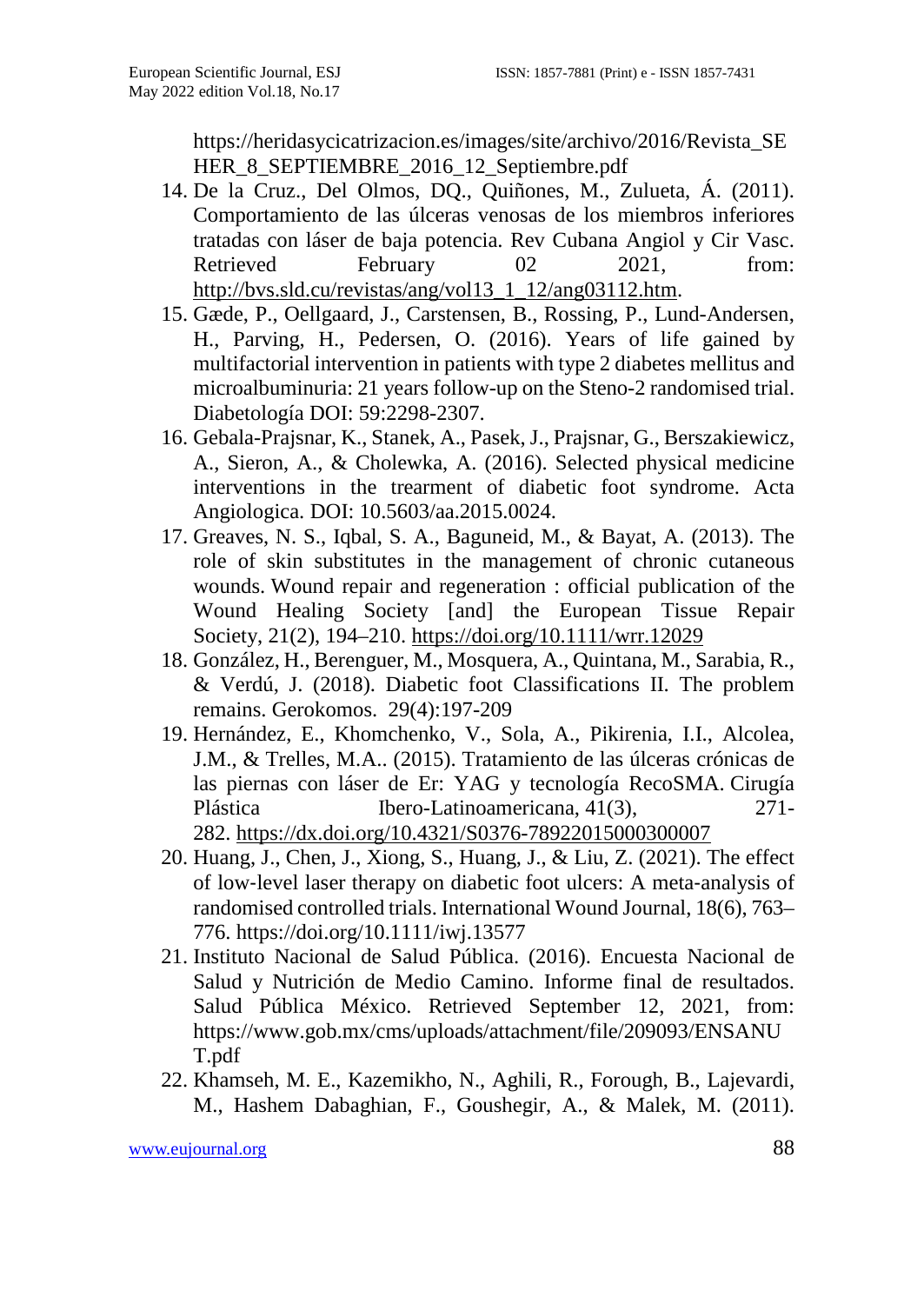Diabetic distal symmetric polyneuropathy: effect of low-intensity laser therapy. Lasers in medical science, 26(6), 831–835. https://doi.org/10.1007/s10103-011-0977-z

- 23. Kierszenbaum. (2016). Sistema tegumentario Histología y biología celular. 4th ed., pp. 353–386.
- 24. Lázaro, J., Tardáguila, A., y García, J. (2017). Actualización diagnóstica y terapéutica en el pie diabético complicado con osteomielitis. Madrid, España. JEndocrinología, Diabetes y Nutrición (2017) 64(2) 100-108
- 25. Lavery, L. A., Armstrong, D. G., & Harkless, L. B. (1996). Classification of diabetic foot wounds. The Journal of foot and ankle surgery : official publication of the American College of Foot and Ankle Surgeons, 35(6), 528–531. https://doi.org/10.1016/s1067- 2516(96)80125-6
- 26. López, G. (2009). Diabetes Mellitus: clasificación, fisiopatología y diagnóstico. Medwave. <https://doi.org/10.5867/medwave.2009.12.4315>
- 27. Mansilha, A. (2017). Tratamiento y gestión del pie diabético. Angiología, 69(1), 1–3. https://doi.org/10.1016/j.angio.2016.08.012
- 28. Mansilha, A., & Brandão, D. (2013). Guidelines for treatment of patients with diabetes and infected ulcers. The Journal of cardiovascular surgery, 54(1 Suppl 1), 193–200.
- 29. Mathur, R. K., Sahu, K., Saraf, S., Patheja, P., Khan, F., & Gupta, P. K. (2017). Low-level laser therapy as an adjunct to conventional therapy in the treatment of diabetic foot ulcers. Lasers in Medical Science, 32(2), 275–282. https://doi.org/10.1007/s10103-016-2109-2.
- 30. Edmonds, M., Lázaro-Martínez, J. L., Alfayate-García, J. M., Martini, J., Petit, J. M., Rayman, G., Lobmann, R., Uccioli, L., Sauvadet, A., Bohbot, S., Kerihuel, J. C., & Piaggesi, A. (2018). Sucrose octasulfate dressing versus control dressing in patients with neuroischaemic diabetic foot ulcers (Explorer): an international, multicentre, doubleblind, randomised, controlled trial. The lancet. Diabetes & endocrinology, 6(3), 186–196. https://doi.org/10.1016/S2213-186–196. https://doi.org/10.1016/S2213-8587(17)30438-2
- 31. Narayan K. M. (2016). Type 2 Diabetes: Why We Are Winning the Battle but Losing the War? 2015 Kelly West Award Lecture. Diabetes care, 39(5), 653–663. https://doi.org/10.2337/dc16-0205
- 32. Nascimento, R., Ferreira, V., Bittencourt, M., et al. (2018). Terapia con láser en la curación de úlceras por presión en pacientes de ICU de baja intensidad, de Núcleo do conhecimiento. Retrieved January 06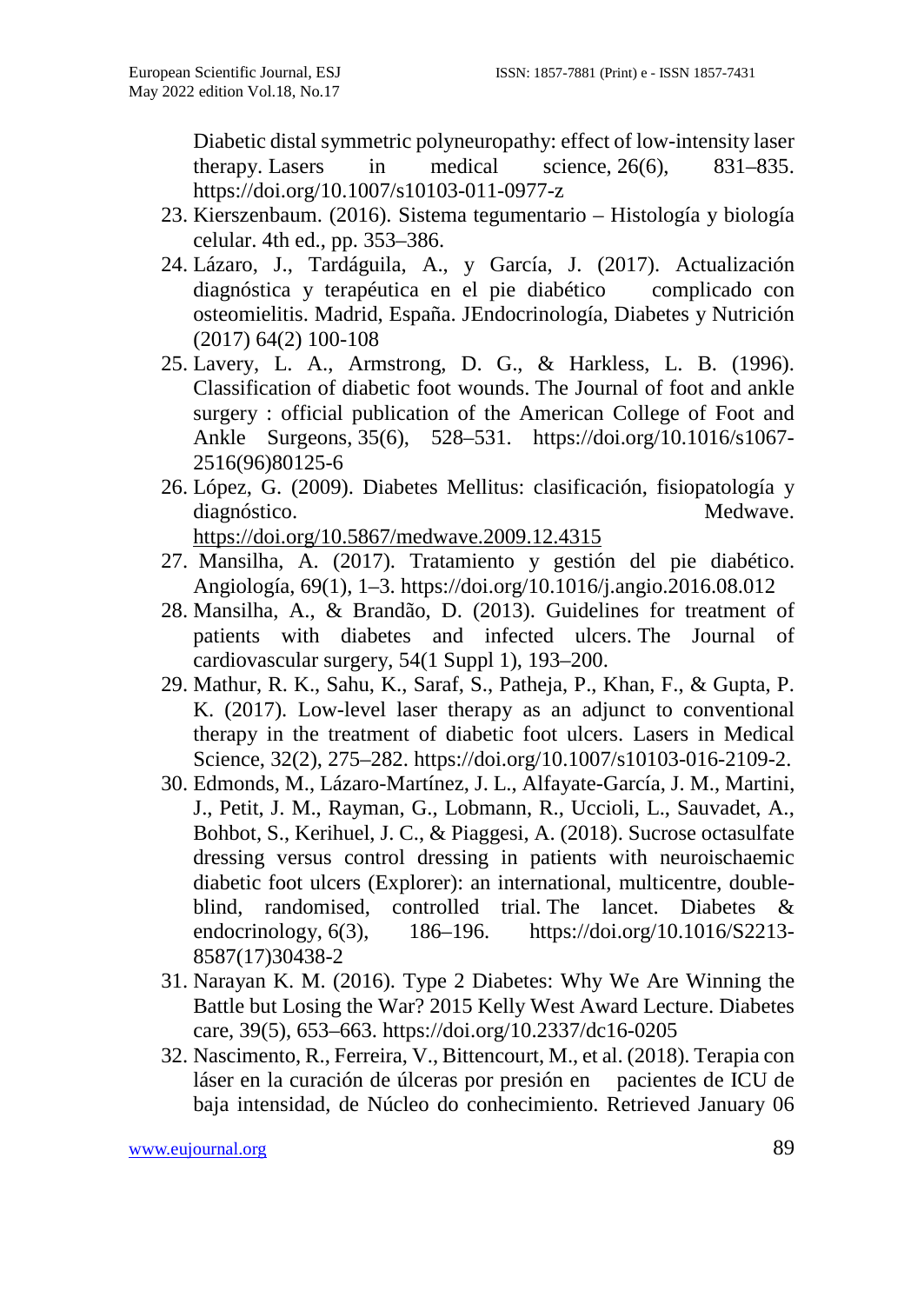2021, from:

https://www.nucleodoconhecimento.com.br/salud/terapia-con-laserde-com#4-Metodologia.

- 33. Organización Panamericana de la Salud/Organización Mundial de la Salud. (1996). Reunión del Consejo Directivo OPS/OMS. Washington, D.C. 39ª edición. Retrieved January 13, 2021, from: https://www3.paho.org/hq/index.php?option=com\_content&view=art icle&id=15326:57th-directing-council&Itemid=40507&lang=es
- 34. Pan American Health Organization/World Health Organization. (1902-1997). Protecting Americas health. Diabetes cases in the Americas expected to jump from 30 million to 45 million.Washington, DC.: PAHO/WHO. Retrieved March 08 2020, from: https://www3.paho.org/hq/index.php?option=com\_content&view=art icle&id=7460:2012-diabetes-shows-upward-trendamericas&Itemid=4327&lang=en
- 35. Pereira C., N., Suh, H. P., & Hong, J. P. (JP). (2018). Úlceras del pie diabético: importancia del manejo multidisciplinario y salvataje microquirúrgico de la extremidad. Revista Chilena de Cirugía, 70(6), 535–543. https://doi.org/10.4067/s0718-40262018000600535
- 36. Pérez, V., Peñaranda, M., & Torres, J.. (2017). Láser de baja potencia en la cicatrización de heridas. Junio 22, 2021, Mediciego.
- 37. Ramos, D., & Sánchez, L. (2017). Efectos del láser terapéutico en cicatrices hipertróficas o queloides en pacientes con secuelas de quemaduras en extremidades superiores e inferiores que acuden a la fundación Ecuaquem, período octubre 2016 a febrero 2017, de Universidad Católica de Santiago de Guayaquil. Retrieved June 02 2021, from: http://repositorio.ucsg.edu.ec/handle/3317/7625
- 38. Rojas-Martínez, R., Basto-Abreu, A., Aguilar-Salinas, C. A., Zárate-Rojas, E., Villalpando, S., & Barrientos-Gutiérrez, T. (2018). Prevalencia de diabetes por diagnóstico médico previo en México. Salud Pública de México, 60(3, may-jun), 224. <https://doi.org/10.21149/8566>
- 39. Cristina Sandoval Ortíz, M., Herrera Villabona, E., Marina Camargo Lemos, D., & Castellanos, R. (n.d.). Effects of low level laser therapy and high voltage stimulation on diabetic wound healing Efectos del láser de baja potencia y alto voltaje sobre la cicatrización de úlceras diabéticas (Vol. 46, Issue 2).
- 40. Townsend, CM., Beuchamp, RD., Evers, BM., & Mattox, KL. (2016). Cicatrización de las heridas – Sabiston. Tratado de cirugía – ClinicalKey Student. Elsevier.